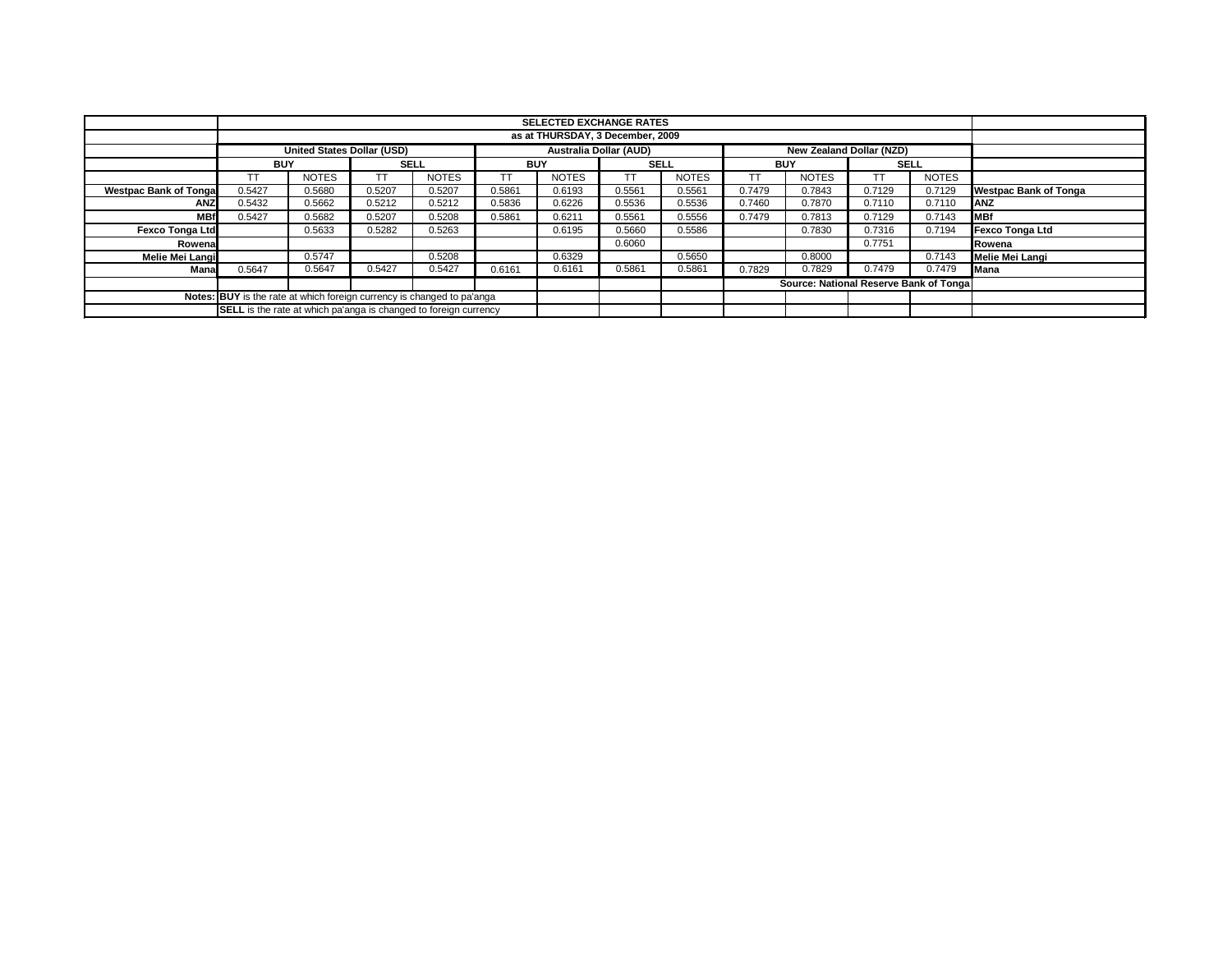|                                                                        |                                                                  |                            |             |              |            | <b>SELECTED EXCHANGE RATES</b> |             |              |            |                                        |        |              |                              |
|------------------------------------------------------------------------|------------------------------------------------------------------|----------------------------|-------------|--------------|------------|--------------------------------|-------------|--------------|------------|----------------------------------------|--------|--------------|------------------------------|
|                                                                        | as at FRIDAY, 11 December, 2009                                  |                            |             |              |            |                                |             |              |            |                                        |        |              |                              |
|                                                                        |                                                                  | United States Dollar (USD) |             |              |            | Australia Dollar (AUD)         |             |              |            | New Zealand Dollar (NZD)               |        |              |                              |
|                                                                        | <b>BUY</b>                                                       |                            | <b>SELL</b> |              | <b>BUY</b> |                                | <b>SELL</b> |              | <b>BUY</b> |                                        |        | <b>SELL</b>  |                              |
|                                                                        | TT                                                               | <b>NOTES</b>               | <b>TT</b>   | <b>NOTES</b> | <b>TT</b>  | <b>NOTES</b>                   | TT          | <b>NOTES</b> | TT         | <b>NOTES</b>                           |        | <b>NOTES</b> |                              |
| <b>Westpac Bank of Tongal</b>                                          | 0.5415                                                           | 0.5667                     | 0.5195      | 0.5195       | 0.5907     | 0.6245                         | 0.5607      | 0.5607       | 0.7404     | 0.7761                                 | 0.7054 | 0.7054       | <b>Westpac Bank of Tonga</b> |
| <b>ANZ</b>                                                             | 0.5420                                                           | 0.5650                     | 0.5200      | 0.5200       | 0.5869     | 0.6259                         | 0.5569      | 0.5569       | 0.7388     | 0.7798                                 | 0.7038 | 0.7038       | <b>ANZ</b>                   |
| <b>MBf</b>                                                             | 0.5415                                                           | 0.5682                     | 0.5195      | 0.5208       | 0.5907     | 0.6250                         | 0.5607      | 0.5618       | 0.7404     | 0.7752                                 | 0.7054 | 0.7042       | <b>MBf</b>                   |
| <b>Fexco Tonga Ltd</b>                                                 |                                                                  | 0.5621                     | 0.5231      | 0.5263       |            | 0.6227                         | 0.5663      | 0.5618       |            | 0.7758                                 | 0.7178 | 0.7092       | <b>Fexco Tonga Ltd</b>       |
| Rowena                                                                 |                                                                  |                            |             |              |            |                                | 0.6060      |              |            |                                        | 0.7751 |              | Rowena                       |
| Melie Mei Langi                                                        |                                                                  | 0.5747                     |             | 0.5208       |            | 0.6329                         |             | 0.5618       |            | 0.7937                                 |        | 0.7042       | Melie Mei Langi              |
| Mana                                                                   | 0.5635                                                           | 0.5635                     | 0.5415      | 0.5415       | 0.6207     | 0.6207                         | 0.5907      | 0.5907       | 0.7754     | 0.7754                                 | 0.7404 | 0.7404       | Mana                         |
|                                                                        |                                                                  |                            |             |              |            |                                |             |              |            | Source: National Reserve Bank of Tonga |        |              |                              |
| Notes: BUY is the rate at which foreign currency is changed to pa'anga |                                                                  |                            |             |              |            |                                |             |              |            |                                        |        |              |                              |
|                                                                        | SELL is the rate at which pa'anga is changed to foreign currency |                            |             |              |            |                                |             |              |            |                                        |        |              |                              |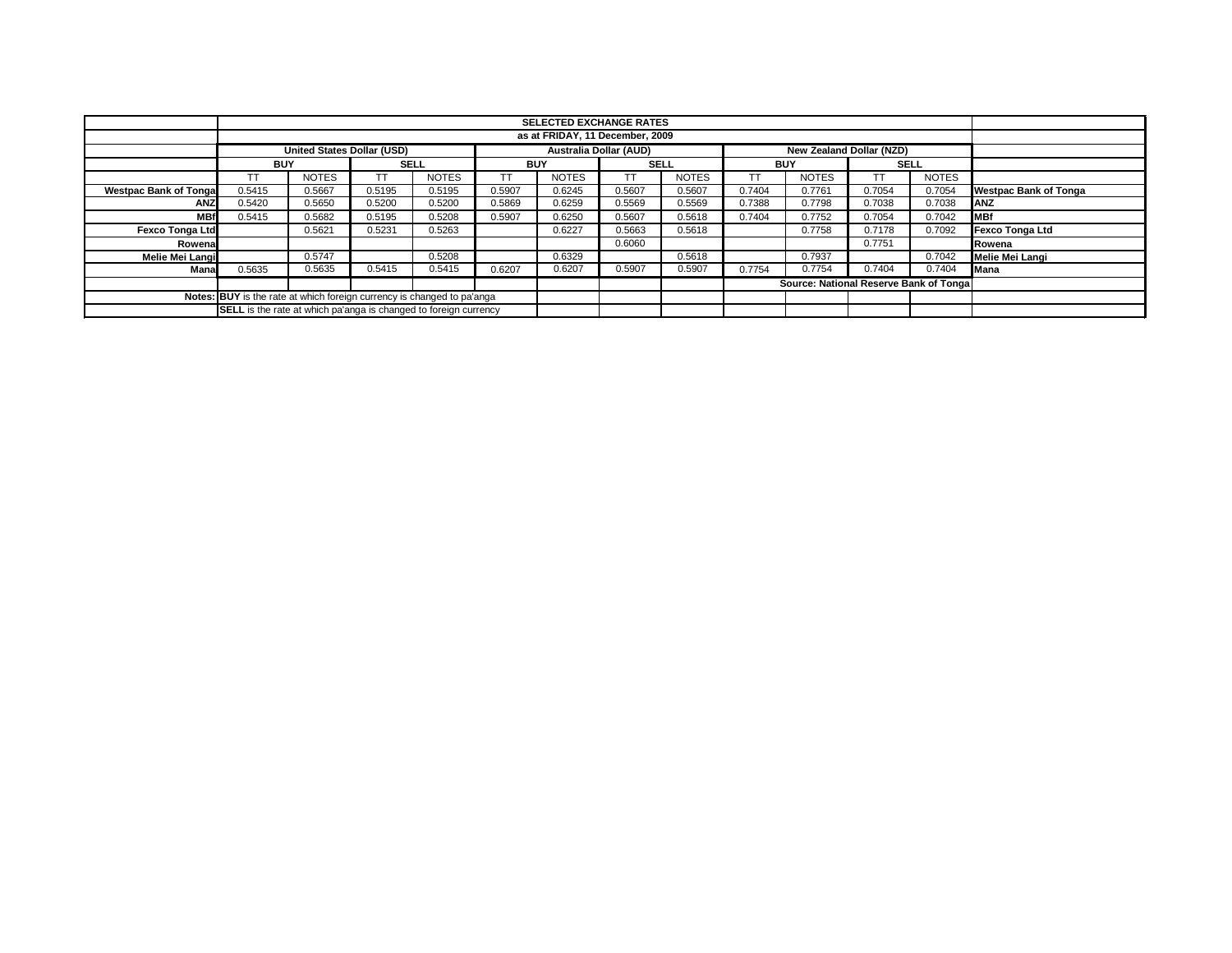|                                                                        |                                                                  |                            |             |              |            | <b>SELECTED EXCHANGE RATES</b> |             |              |            |                                        |             |              |                              |
|------------------------------------------------------------------------|------------------------------------------------------------------|----------------------------|-------------|--------------|------------|--------------------------------|-------------|--------------|------------|----------------------------------------|-------------|--------------|------------------------------|
|                                                                        | as at FRIDAY, 18 December, 2009                                  |                            |             |              |            |                                |             |              |            |                                        |             |              |                              |
|                                                                        |                                                                  | United States Dollar (USD) |             |              |            | Australia Dollar (AUD)         |             |              |            | New Zealand Dollar (NZD)               |             |              |                              |
|                                                                        | <b>BUY</b>                                                       |                            | <b>SELL</b> |              | <b>BUY</b> |                                | <b>SELL</b> |              | <b>BUY</b> |                                        | <b>SELL</b> |              |                              |
|                                                                        | TT                                                               | <b>NOTES</b>               | <b>TT</b>   | <b>NOTES</b> | <b>TT</b>  | <b>NOTES</b>                   | TT          | <b>NOTES</b> | TT         | <b>NOTES</b>                           |             | <b>NOTES</b> |                              |
| <b>Westpac Bank of Tongal</b>                                          | 0.5339                                                           | 0.5579                     | 0.5119      | 0.5119       | 0.5991     | 0.6338                         | 0.5691      | 0.5691       | 0.7470     | 0.7834                                 | 0.7120      | 0.7120       | <b>Westpac Bank of Tonga</b> |
| <b>ANZ</b>                                                             | 0.5337                                                           | 0.5567                     | 0.5117      | 0.5117       | 0.5968     | 0.6358                         | 0.5668      | 0.5668       | 0.7445     | 0.7855                                 | 0.7095      | 0.7095       | ANZ                          |
| <b>MBf</b>                                                             | 0.5339                                                           | 0.5587                     | 0.5119      | 0.5128       | 0.5991     | 0.6329                         | 0.5691      | 0.5682       | 0.7470     | 0.7813                                 | 0.7120      | 0.7143       | <b>MBf</b>                   |
| <b>Fexco Tonga Ltd</b>                                                 |                                                                  | 0.5540                     | 0.5230      | 0.5263       |            | 0.6325                         | 0.5847      | 0.5714       |            | 0.7818                                 | 0.7372      | 0.7142       | Fexco Tonga Ltd              |
| Rowena                                                                 |                                                                  |                            |             |              |            |                                | 0.6060      |              |            |                                        | 0.7751      |              | Rowena                       |
| Melie Mei Langi                                                        |                                                                  | 0.5650                     |             | 0.5128       |            | 0.6452                         |             | 0.5682       |            | 0.8000                                 |             | 0.7143       | Melie Mei Langi              |
| Mana                                                                   | 0.5559                                                           | 0.5559                     | 0.5339      | 0.5339       | 0.6291     | 0.6291                         | 0.5911      | 0.5911       | 0.7820     | 0.7820                                 | 0.7470      | 0.7470       | Mana                         |
|                                                                        |                                                                  |                            |             |              |            |                                |             |              |            | Source: National Reserve Bank of Tonga |             |              |                              |
| Notes: BUY is the rate at which foreign currency is changed to pa'anga |                                                                  |                            |             |              |            |                                |             |              |            |                                        |             |              |                              |
|                                                                        | SELL is the rate at which pa'anga is changed to foreign currency |                            |             |              |            |                                |             |              |            |                                        |             |              |                              |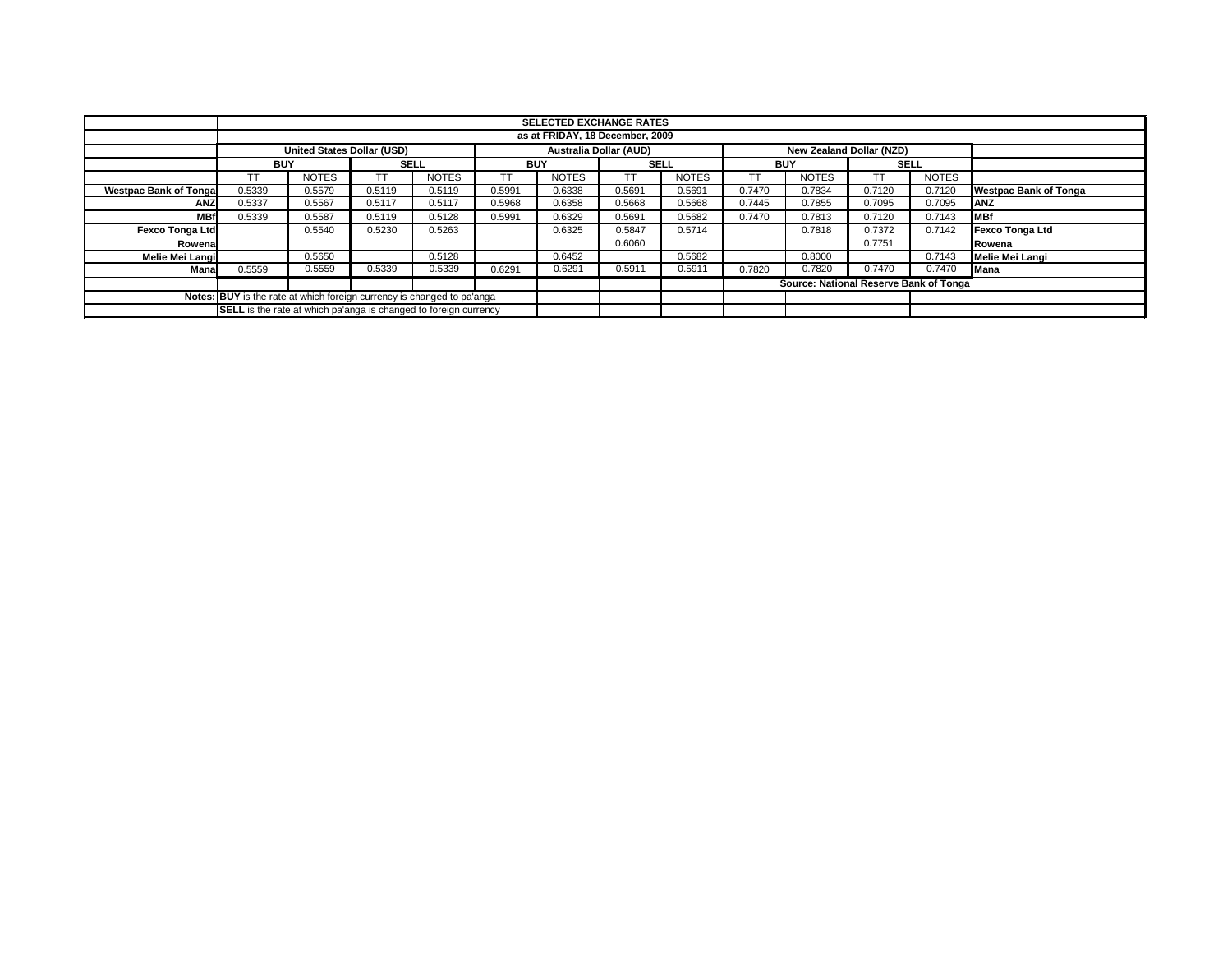|                                                                        |                                                                  |                                   |             |              |                               | <b>SELECTED EXCHANGE RATES</b> |        |              |            |                                         |        |        |                              |
|------------------------------------------------------------------------|------------------------------------------------------------------|-----------------------------------|-------------|--------------|-------------------------------|--------------------------------|--------|--------------|------------|-----------------------------------------|--------|--------|------------------------------|
|                                                                        | as at THURSDAY, 24 December, 2009                                |                                   |             |              |                               |                                |        |              |            |                                         |        |        |                              |
|                                                                        |                                                                  | <b>United States Dollar (USD)</b> |             |              | <b>Australia Dollar (AUD)</b> |                                |        |              |            | New Zealand Dollar (NZD)                |        |        |                              |
|                                                                        | BUY                                                              |                                   | <b>SELL</b> |              | BUY                           |                                | SELL   |              | <b>BUY</b> |                                         | SELL   |        |                              |
|                                                                        |                                                                  | <b>NOTES</b>                      |             | <b>NOTES</b> | TT                            | <b>NOTES</b>                   | TT     | <b>NOTES</b> |            | <b>NOTES</b>                            |        | NOTES  |                              |
| <b>Westpac Bank of Tonga</b>                                           | 0.5311                                                           | 0.5548                            | 0.5091      | 0.5091       | 0.6010                        | 0.6360                         | 0.5710 | 0.5710       | 0.7501     | 0.7868                                  | 0.7151 | 0.7151 | <b>Westpac Bank of Tonga</b> |
| <b>ANZ</b>                                                             | 0.5308                                                           | 0.5538                            | 0.5088      | 0.5088       | 0.5981                        | 0.6371                         | 0.5681 | 0.5681       | 0.7466     | 0.7876                                  | 0.7116 | 0.7116 | <b>ANZ</b>                   |
| <b>MBf</b>                                                             | 0.5311                                                           | 0.5556                            | 0.5091      | 0.5102       | 0.6010                        | 0.6369                         | 0.5710 | 0.5714       | 0.7501     | 0.7874                                  | 0.7151 | 0.7143 | <b>IMBf</b>                  |
| <b>Fexco Tonga Ltd</b>                                                 |                                                                  | 0.5509                            | 0.5152      | 0.5128       |                               | 0.6341                         | 0.5794 | 0.5747       |            | 0.7836                                  | 0.7303 | 0.7194 | Fexco Tonga Ltd              |
| Rowena                                                                 |                                                                  |                                   |             |              |                               |                                | 0.5700 |              |            |                                         | 0.7100 |        | Rowena                       |
| Melie Mei Langi                                                        |                                                                  | 0.5618                            |             | 0.5102       |                               | 0.6452                         |        | 0.5714       |            | 0.8000                                  |        | 0.7143 | Melie Mei Langi              |
|                                                                        |                                                                  |                                   |             |              |                               |                                |        |              |            | Source: National Reserve Bank of Tongal |        |        |                              |
| Notes: BUY is the rate at which foreign currency is changed to pa'ang: |                                                                  |                                   |             |              |                               |                                |        |              |            |                                         |        |        |                              |
|                                                                        | SELL is the rate at which pa'anga is changed to foreign currency |                                   |             |              |                               |                                |        |              |            |                                         |        |        |                              |